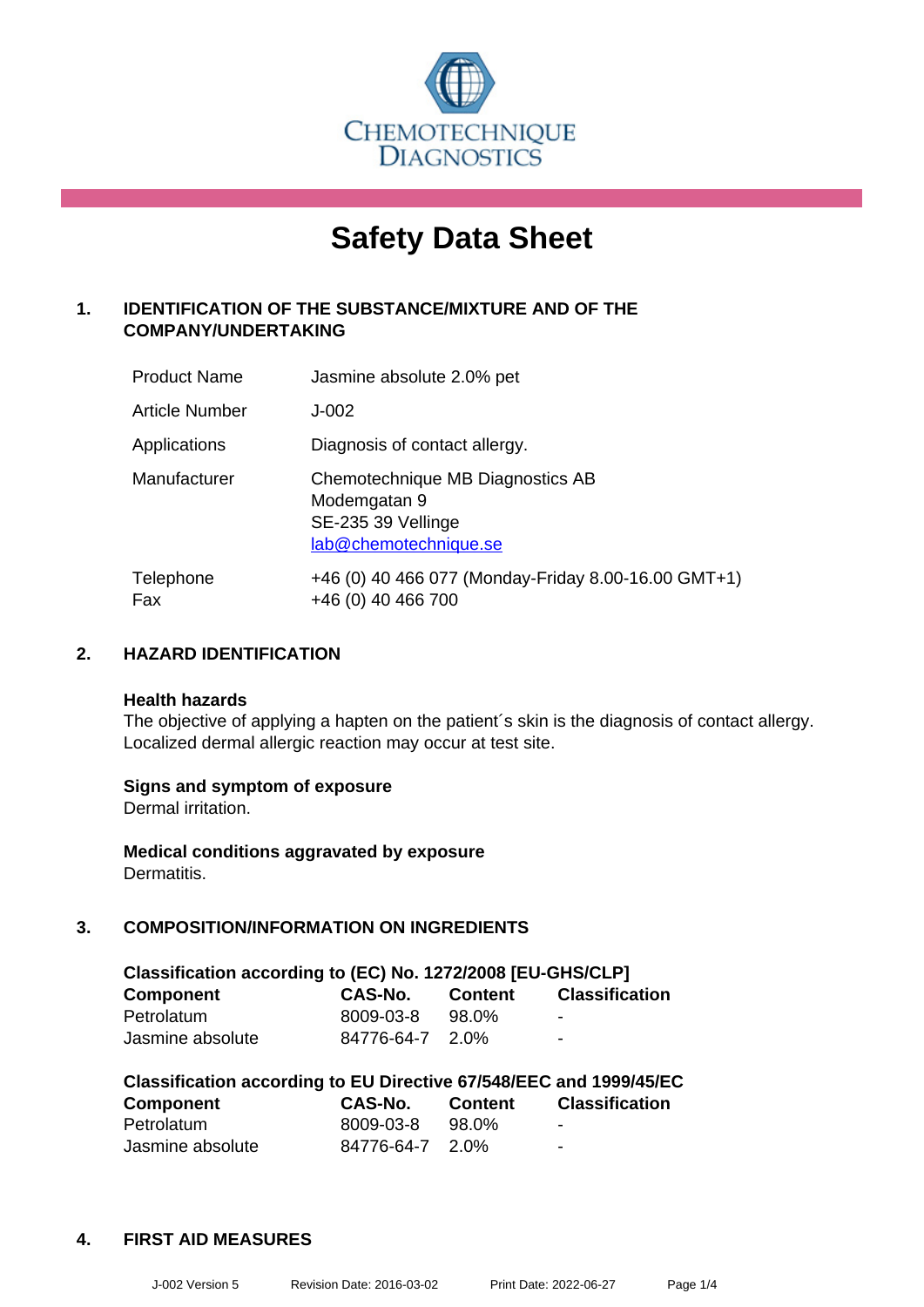#### **Emergency and first aid procedures**

Obtain medical attention.

# **5. FIRE-FIGHTING MEASURES\***

#### **Suitable extinguish media**

CO2, powder or water spray. Fight larger fires with water spray or alcohol resistant foam.

#### **For safety reasons unsuitable extinguishing agents** Water with full jet.

**Special protective equipment for fire-fighters** Wear self-contained respiratory protective device. Wear fully protective suit.

\*Data is shown for petrolatum only

#### **6. ACCIDENTAL RELEASES MEASURES**

**Steps to be taken if material is released or spilled** Contain and place in a closed container.

#### **7. HANDLING AND STORAGE**

**Precautions to be taken in handling and storage** Store dark at 5-8°C. Avoid extended exposure to light. FOR EXTERNAL USE ONLY.

#### **8. EXPOSURE CONTROLS/PERSONAL PROTECTION**

**Respiratory protection** Not required.

**Ventilation** Local exhaust.

**Protective gloves** Disposal gloves.

#### **Eye protection**

Not required with normal use.

#### **Work/Hygienic practices**

Wash hands after each use.

#### **9. PHYSICAL AND CHEMICAL PROPERTIES**

Odour **Fragrance** 

Appearance Ivory White Semi-solid

Melting point\* 50-55° C Flash point\* >100°C

Boiling point\* No data available Self ignition\* Product does not self ignite.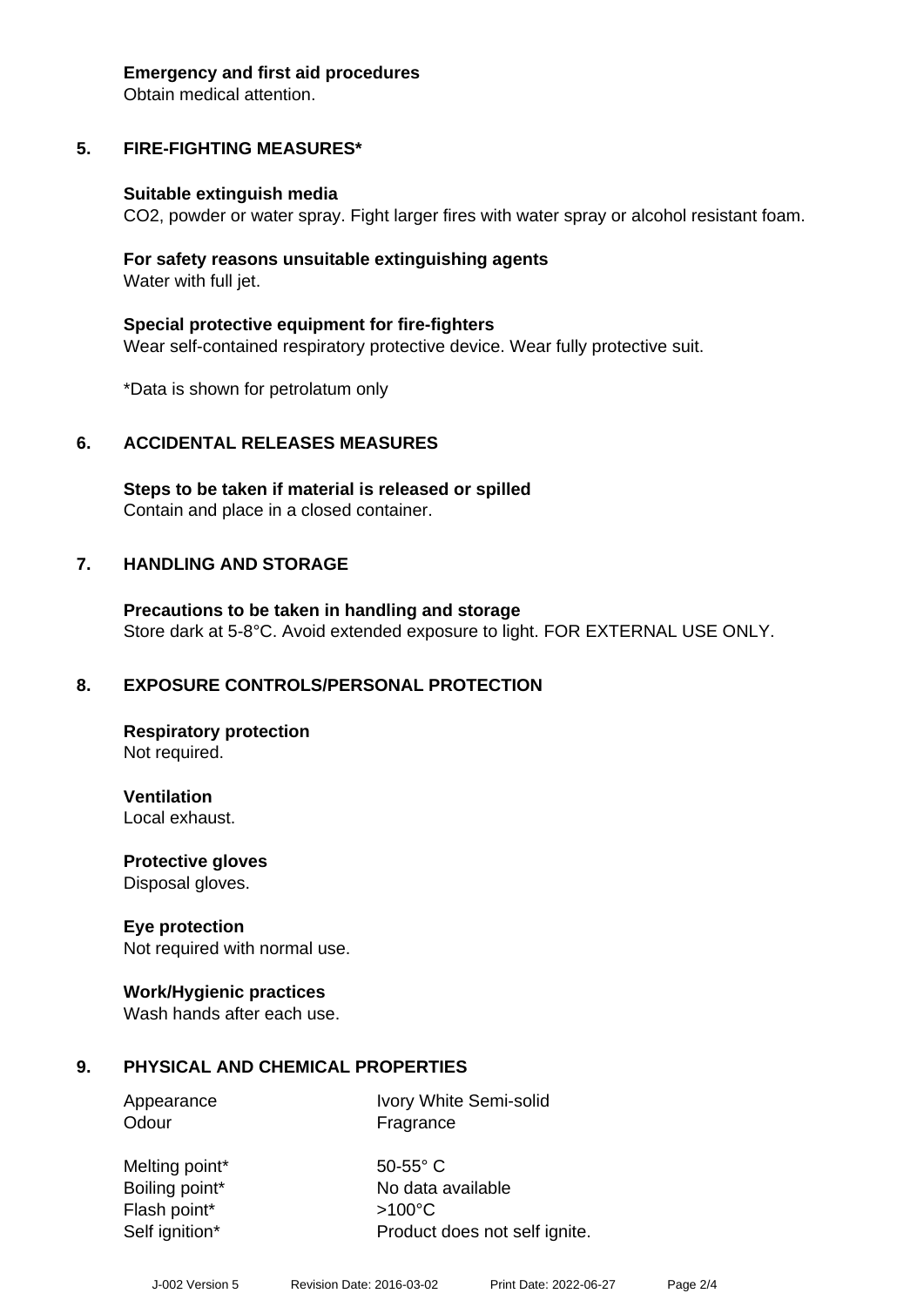Density\* No data available. Solubility in/Miscibility with Water\*

Danger of explosion\* Product does not present an explosion hazard. Insoluble

\*Data is shown for petrolatum only

# **10. STABILITY AND REACTIVITY**

#### **Incompability**

May react with strong oxidizing agents.

#### **Stability**

Stable at recommended storage conditions.

#### **Hazardous byproducts**

Combustion may generate CO, CO2 and other oxides.

# **Hazardous polymerization**

Will not occur.

# **11. TOXICOLOGICAL INFORMATION**

No data available.

#### **12. ECOLOGICAL INFORMATION**

No data available.

#### **13. DISPOSAL CONSIDERATIONS**

**Waste disposal method** Comply with federal, state/provincial and local regulation.

#### **14. TRANSPORT INFORMATION**

Not dangerous goods.

#### **15. REGULATORY INFORMATION**

The classification is according to the latest editions of the EU lists, and extended by company and literature data.

#### **16. OTHER INFORMATION**

#### **Text of H-statements and R-phrases mentioned in Section 3**

Pharmaceutical quality of tested hapten is confirmed by Chemotechnique Diagnostics according to validated analytical methods. Hapten passed test according to GMP standards.